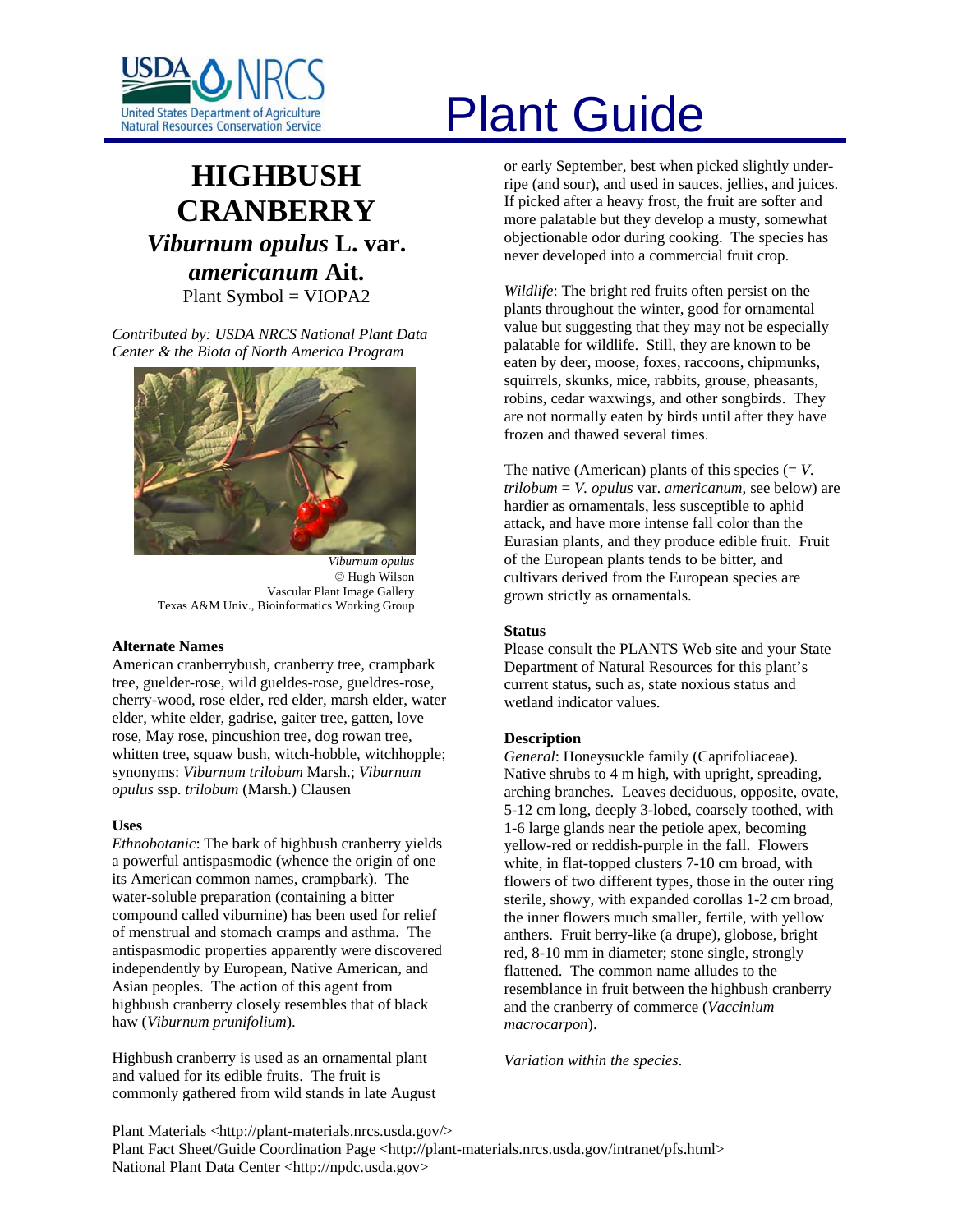The North American plants have generally been recognized as the same species as the closely similar native of Europe, northern Africa, and northern Asia – *V. opulus* L. [var. *opulus*]. Var. *opulus* is said to differ from the American variety in its filiformattenuate stipules and petiolar glands mostly shortpedicellate, round-topped to concave, and mostly wider than high. Voss (1996) notes that "variation between vars. *opulus* and *americanum* is too great – and too continuous – to make clear distinctions." Variants have not generally been recognized from within the American segment of the species, but horticultural selections have been made from plants of both continents, primarily for leaf color, fruit color, and growth habit. The best known of these is the cultivated "snowball bush" (*V. opulus* var. *roseum*), a form developed from Old World plants, with spherical inflorescences of enlarged, completely sterile flowers (the "snowballs").

The native variety (var. *americanum*) is known to hybridize with cultivated or escaped ornamental forms of var. *opulus*. This may result in the gradual degradation or loss of the native genotype.

*Distribution*: Var. *americanum* is widely distributed across north-central North America, from Newfoundland, Nova Scotia, New Brunswick, and Quebec to British Columbia, and in the US from Maine to Pennsylvania and West Virginia, northwestward to Washington. For current distribution, please consult the Plant Profile page for this species on the PLANTS Web site. The nonnative var. *opulus* is frequently planted and sometimes escapes; it is recorded from Ontario and New Brunswick and various states in the northeastern quarter of the US – Maine to Virginia and West Virginia, westward to Wisconsin, Iowa, and Missouri.

#### **Adaptation**

Highbush cranberry grows in wet woods, along streams, and on moist wooded hillsides, requiring moist but well-drained sites for best development. Flowering (May-)June-July; fruiting August-September.

#### **Establishment**

The seeds are difficult to germinate; in the wild, seeds don't germinate until the second spring following the ripening of the fruit.

# **Management**

Highbush cranberry is easy to grow, adaptable to a variety of soil and acidity, but it does best in consistently moist but well-drained soil. A yearly

application of compost or well-rotted manure will maintain growth and fruit yields The plants are shade-tolerant, but flowering, fruiting, and foliage color will be best on plants in full sun. Plants may require occasional pruning to keep them from becoming leggy and to encourage the production of new shoots; prune immediately after flowering. Highbush cranberry can be propagated through hardwood and softwood cuttings, layering, crown division and by seed. Take softwood cuttings in mid-June through early-July for easiest rooting.

Var. *americanum* is relatively -free from insect and disease damage in cultivation although bacterial leaf spot, powdery mildew, shoot blight, tarnished plant bugs, stem borers, and thrips will occasionally be a problem.

*Viburnum leaf beetle*. The viburnum leaf beetle (*Pyrrhalta viburni*), native to Europe and Asia, was first encountered in North America in 1947, perhaps arriving earlier from Europe on nursery plants. It received little notice until 1978, when it caused severe defoliation of ornamental viburnums in Ontario and Quebec. It has now reached western New York and Maine and become a concern in urban landscapes and nurseries.

The adult and the larva "skeletonize" leaves by feeding on the leaves between the midrib and larger veins. Plants which have been defoliated for 2-3 consecutive years may be killed. The preferred host is *Viburnum opulus* and its selections; lesser damage is caused to *V. lantana* and *V. rafinesquianum*, *V. dentatum*, *V. acerifolium*, and *V. lentago*. Other species, particularly *V. rhytidophyllum* and *V. carlesii*, are relatively unaffected.

The entire life cycle of the viburnum leaf beetle takes about 8-10 weeks. Larvae hatch in early May and feed on the viburnum leaves throughout the larval period, which lasts 4-5 weeks. The larvae pupate in the soil. The adults (4.5-6.5 mm long, brown) appear by mid-July and continue eating the leaves, then mate and lay over-wintering eggs on the twigs. Egg-laying holes are in a straight line on the underside of the current season's growth.

Chemical control of the viburnum leaf beetle is best applied to young larvae, because adults will fly away or drop to the ground if disturbed. If over-wintering egg sites are found, affected wood should be pruned and destroyed before the eggs hatch. Examine upper and lower leaf surfaces for feeding larvae. Potential biological control mechanisms are being studied.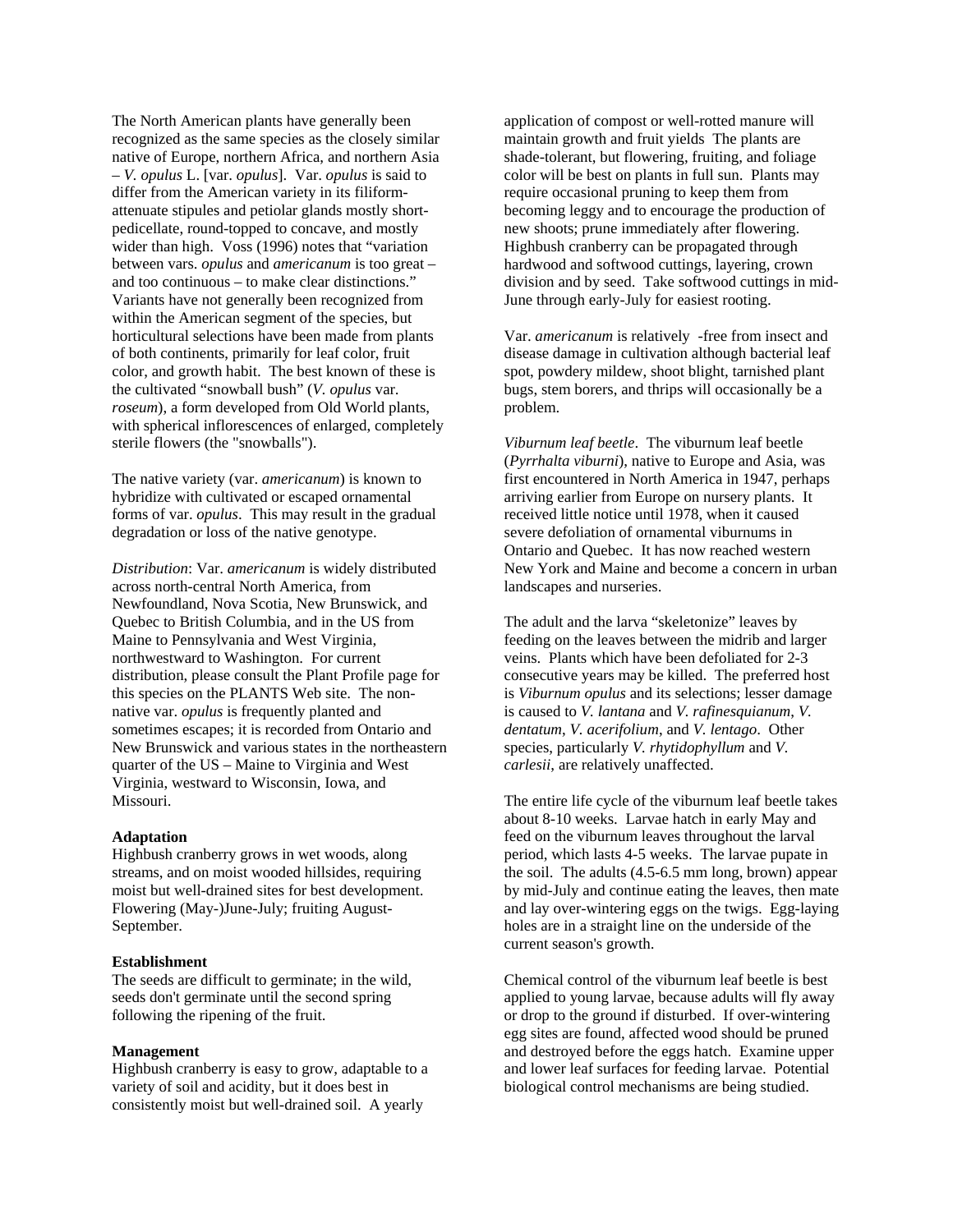# **Cultivars, Improved and Selected Materials (and area of origin)**

These plant materials are somewhat available from commercial sources. Native plant cultivars with superior fruit and processing characteristics are available (for example: "Andrews," "Hahs," "Hogg's Red," "Manitou," "Phillips," and "Wentworth"). The processed fruit is very similar to cranberry (*Vaccinium macrocarpon*) and red currant (*Ribes rubrum*).

Contact your local Natural Resources Conservation Service (formerly Soil Conservation Service) office for more information. Look in the phone book under "United States Government." The Natural Resources Conservation Service will be listed under the subheading "Department of Agriculture."

#### **References**

Barton L.V. 1958. *Germination and seedling production of species of Viburnum*. Pl. Propag. 8:126-136.

Donoghue, M. 1980. *Flowering times in Viburnum*. Arnoldia 40:2-22.

Donoghue, M. 1983. *A preliminary analysis of phylogenetic relationships in Viburnum (Caprifoliaceae s.l.)*. Syst. Bot. 8:45-58.

Egolf, D.R. 1962. *A cytological study of the genus Viburnum*. J. Arnold Arb. 43:132-172.

Felter, H.W. & J.U. Lloyd 2000. *Viburnum opulus*. In King's American Dispensatory. Web site. <http://metalab.unc.edu/herbmed/eclectic/kings/samb ucus.html>

Ferguson, I.K. 1966. *The genera of the Caprifoliaceae in the southeastern United States*. J. Arnold Arbor. 47:33-59.

Finn, C. 1999. *Temperate berry crops*. Pp. 324–334. IN: J. Janick (ed.), *Perspectives on new crops and new uses*. ASHS Press, Alexandria, Virginia. <http://www.hort.purdue.edu/newcrop/proceedings19 99/v4-324.html#cranberry>

Friedlander, B.P., Jr. 1999. *Voracious viburnum leaf beetle munches into Ithaca area*. Cornell Chronicle. <http://www.news.cornell.edu/Chronicles/6.17.99/lea f\_beetle.html>

Giersbach J. 1937. *Germination and seedling production of species of Viburnum*. Contr. Boyce Thompson Inst. Pl. Res. 9:79-90.

Hauser, E.J.P. 1965. *Characteristics and distribution of Viburnum (Caprifoliaceae) in Georgia*. Bull. Ga. Acad. Sci. 23:(11 pages).

Hillebrand, G.R. &D.E. Fairbrothers 1969. *A serological investigation of intrageneric relationships in Viburnum (Caprifoliaceae)*. Bull. Torrey Bot. Club 96:556-567.

Jones, T.H. 1983. *A revision of the genus Viburnum sect. Lentago (Caprifoliaceae)*. Ph.D. diss., North Carolina State Univ., Raleigh.

Jones, E. & N.T. Wheelwright 1987*. Seasonal changes in the fruits of Viburnum opulus, a freshlyfruiting temperate-zone shrub*. Canad. J. Bot. 65:2291-2296.

Kessel, C. 2000. *Viburnum leaf beetle, Pyrrhalta viburni (Paykull), in the nursery and landscape*. Ontario Ministry of Agriculture, Food and Rural Affairs, Ontario, Canada. Web site. <http://www.gov.on.ca/OMAFRA/english/crops/facts /vlb.htm>

Krannitz, P.G. & M.A. Maun 1991. *An experimental study of floral display size and reproductive success in Viburnum opulus: importance of grouping*. Canad. J. Bot. 69:394-399.

Krannitz, P.G. & M.A. Maun 1991. *Insect visitors to guelder rose, Viburnum opulus var. opulus (Caprifoliaceae) in London, Ontario*. Canad. Field-Naturalist 105:13-17.

Lubbock J. 1891. *On the form of the leaf of Viburnum opulus and V. lantana*. J. Linn. Soc. Bot. 28:244-247.

McAtee, W.L. 1956. *A review of the Nearctic Viburnum*. Published by the author, Chapel Hill, North Carolina.

Pixler, VA. 1950. *The Caprifoliaceae of West Virginia*. Castanea 15:80-91.

St-Pierre, R. 1995. *The highbush cranberry - A multipurpose shrub*. Internet publication. <http://www.google.com/search?q=cache:www.ag.us ask.ca/cofa/departments/hort/hortinfo/fruit/cranbery.h tml+viburnum+trilobum&hl=en>

Voss, E.G. 1996. *Viburnum*. Pp. 309-315. IN: *Michigan Flora, Part III*. Cranbrook Institute of Science Bull. 61.